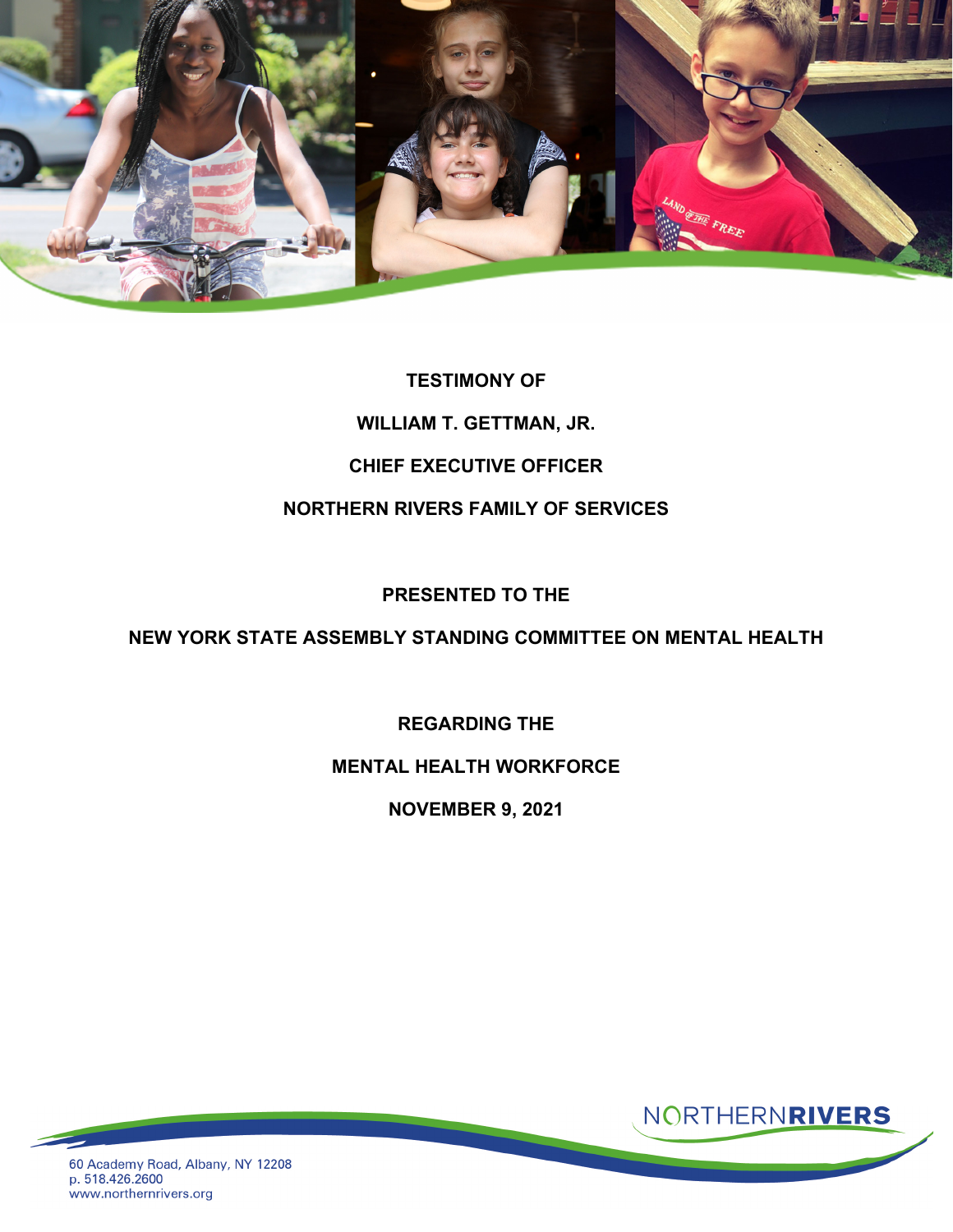## **SUMMARY OF RECOMMENDATIONS**

- **1. Invest in the workforce and provide funding on annual basis**
- **2. Continue to redirect residential savings for re-investment rather than general budget relief**
- **3. Prioritize workforce support, including fair compensation, opportunity for training and development, and a high-quality work experience**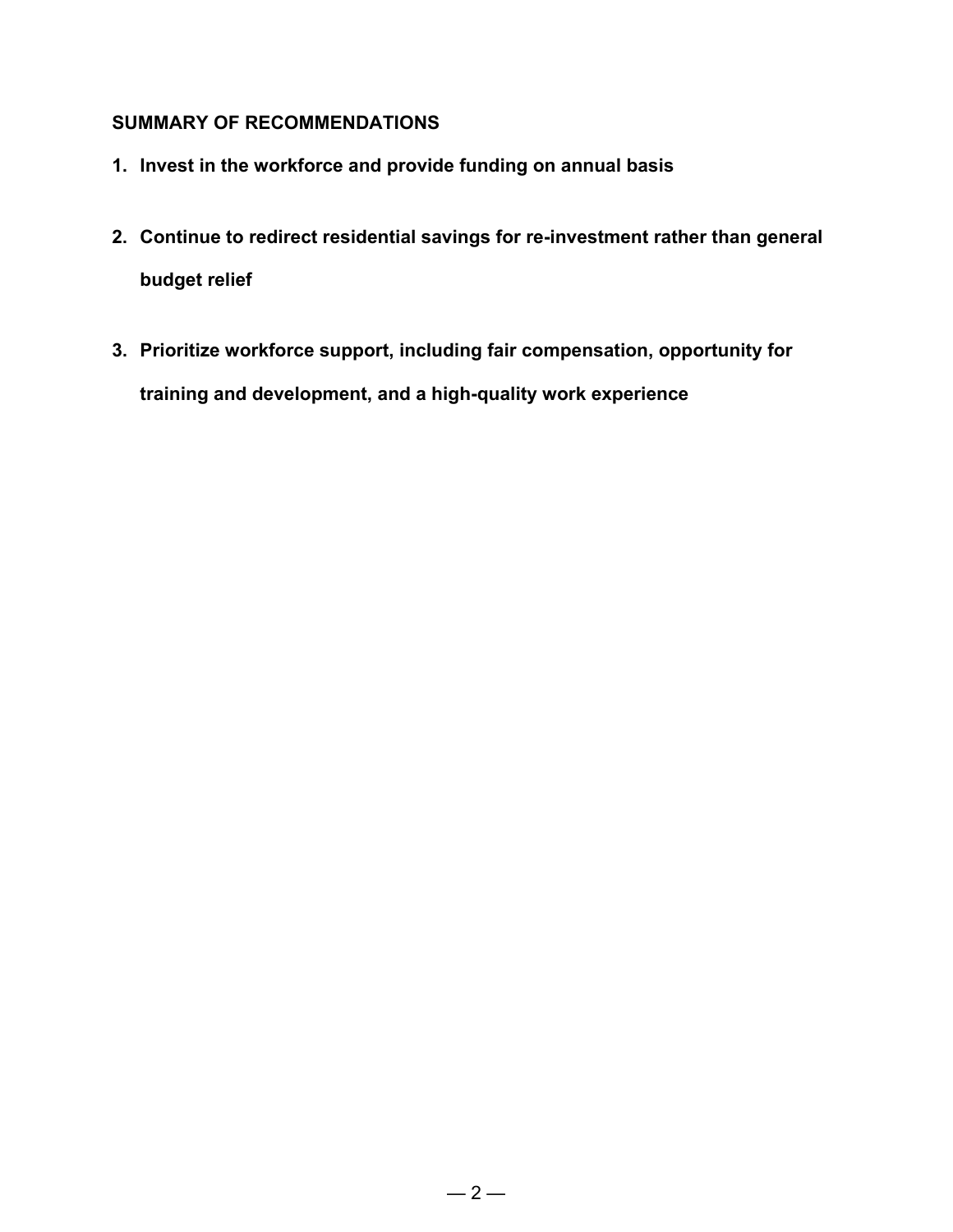Good afternoon. I am William Gettman, and I am the CEO of Northern Rivers Family of Services, headquartered in the Capital Region with offices throughout New York.

#### **About Northern Rivers Family of Services**

Northern Rivers Family of Services was established in 2012 through affiliation with longstanding family services agencies **Northeast Parent & Child Society** and **Parsons Child & Family Center.** In 2019, we affiliated with **Unlimited Potential**, whose operations began in Saratoga Springs. Together, the 1,400-strong workforce of Northern Rivers and member agencies serve more than 18,000 children and families in 40 upstate counties each year, with \$88 million invested through more than 60 social services and mental health programs. Northern Rivers builds a strong, successful, and healthy future for our children, families, and communities through quality services, collaboration, and innovative leadership. Our program areas include:

- Residential and community-based child welfare programing including foster care, preventive services, postadoption services, and evidence-based home visiting programs
- Educational services for 400 students including early learning, pre-K, and Early Head Start, as well as accredited 853 special education schools (elementary, middle, and high school)
- Community-based mental health and crisis services programs for children and adults including mobile crisis, school-based services, vocational rehabilitation, and licensed outpatient clinic programs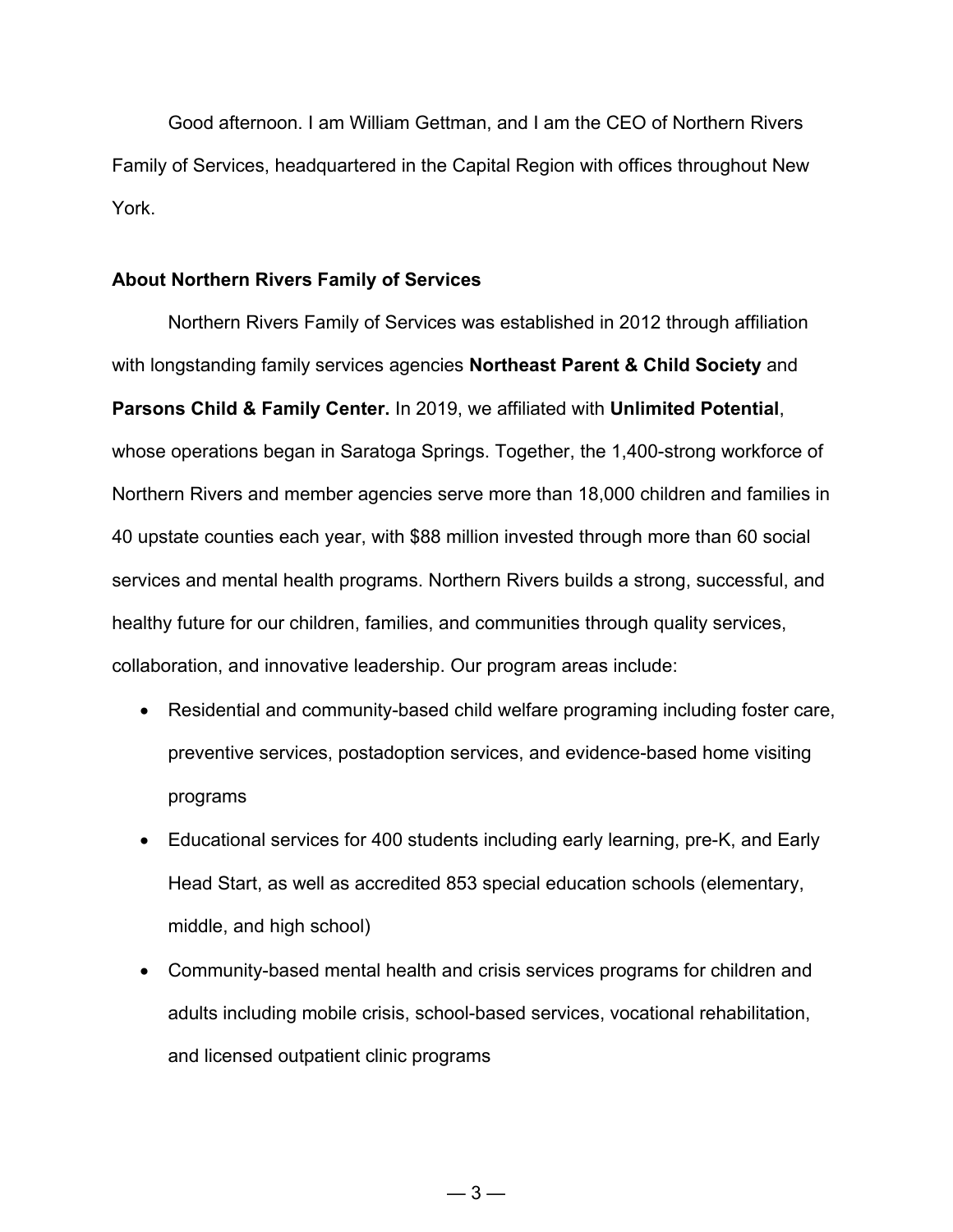• Community-based waiver programs for children and adults including Health Home services

I would like to thank the NYS Mental Health Committee and members of the Assembly for this opportunity to testify on the mental health workforce.

#### **COVID-19 and Workforce Need and Impact**

The COVID-19 pandemic and the resulting economic impacts have negatively affected many people's mental health and created new barriers for people already suffering from mental illness and substance use disorders. In a recent Kaiser Family Foundation (KFF) brief, 53 [percent](https://www.kff.org/coronavirus-covid-19/report/kff-health-tracking-poll-july-2020/) of adults in the United States reported that their mental health has been negatively impacted due to worry and stress over the coronavirus. This is significantly higher than the 32 [percent](https://www.kff.org/coronavirus-covid-19/poll-finding/kff-coronavirus-poll-march-2020/) reported in prior months. Many adults are also reporting specific negative impacts on their [mental](https://www.kff.org/coronavirus-covid-19/report/kff-health-tracking-poll-july-2020/) health and [well-being,](https://www.kff.org/coronavirus-covid-19/report/kff-health-tracking-poll-july-2020/) such as difficulty sleeping (36 percent) and eating (32 percent), increases in alcohol consumption or substance use (12 percent), and worsening chronic conditions (12 percent), due to worry and stress over the coronavirus. As the pandemic wears on, ongoing and necessary public health measures expose many people to situations linked to poor mental health outcomes, such as [isolation](https://www.cdc.gov/mentalhealth/learn/index.htm) and job [loss.](https://www.cdc.gov/violenceprevention/suicide/riskprotectivefactors.html)

*Despite increased demand and facing all of these stresses as citizens, mental health providers and their staff did not allow the pandemic to negatively impact the delivery of services.*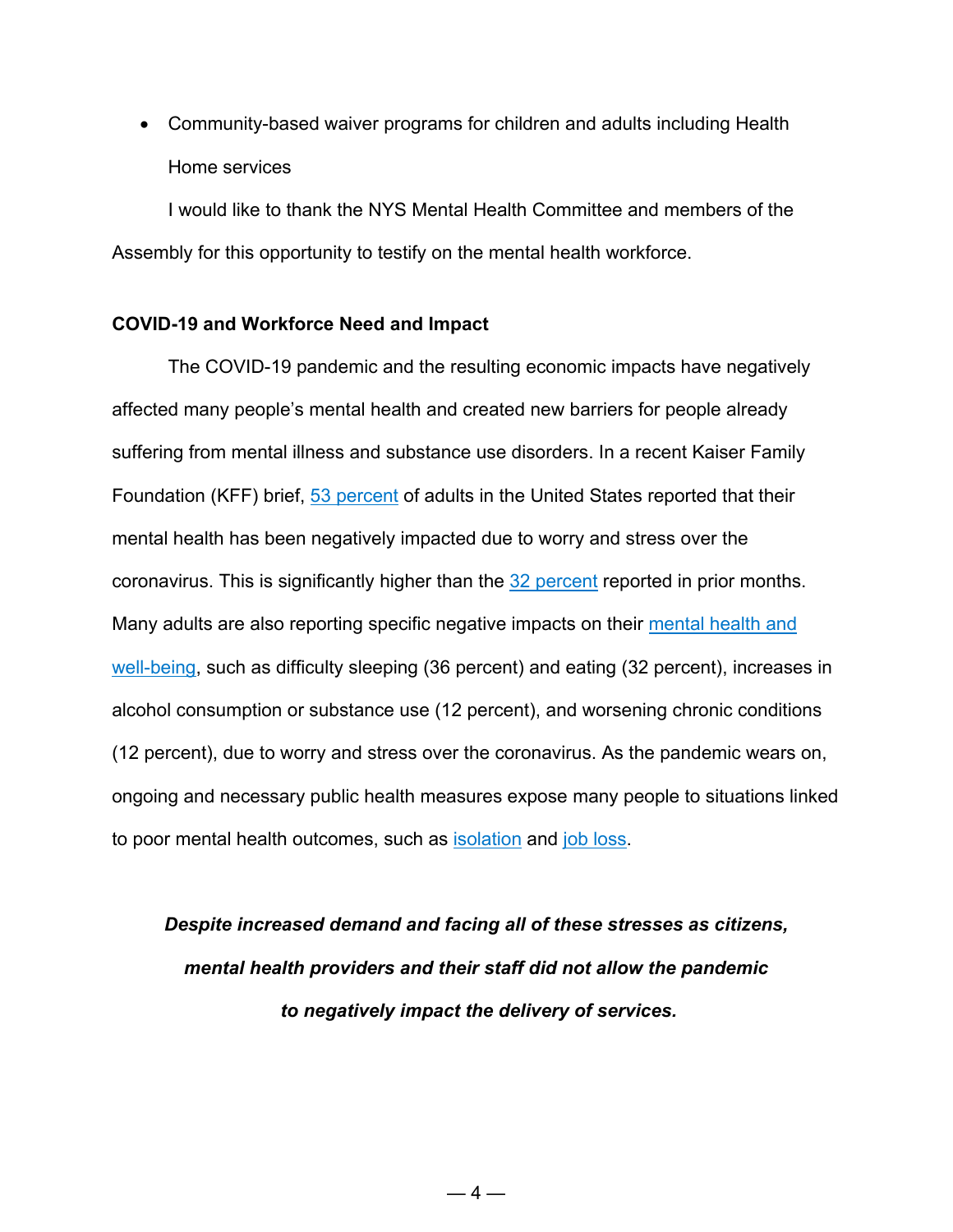#### **Impact on Families, Adults, and Youth**

At the same time, the need for support, help, and services has increased, particularly in residential care, behavioral health, and health homes and CFTS/HCBS services. Currently, Northern Rivers' 3 licensed clinics have waitlists of more than 650 adults and children while our health home and services caseloads are experiencing waitlists and the lack of services to more than 500 families and their children.

# *We cannot let the COVID-19 and workforce stress undermine the critical mental health system across New York State.*

Following are specific recommendations with regard to the propo.sed budget.

#### **1. Invest in the workforce and provide funding annually.**

During the pandemic, NYS human services workers stayed on the job, provided great service, and cared for our most vulnerable. Due to both a robust and highly competitive economy that has increased private sector wages and with our sector hamstrung by insufficient reimbursement rates, not-for-profits are now even more challenged to attract and retain the quality staff that our vulnerable citizens deserve. All sectors of our economy have been facing pressures in the ability to hire quality staff. **The skilled, trained, dedicated professionals who work in our field are missiondriven, but they can't go to the supermarket and use their mission-driven card to pay for food.** It doesn't work. They need real wages that are competitive with other sectors.

Now, we see a steady stream of workers leaving or not even applying for community-based human services jobs. The result is many jobs are going unfilled,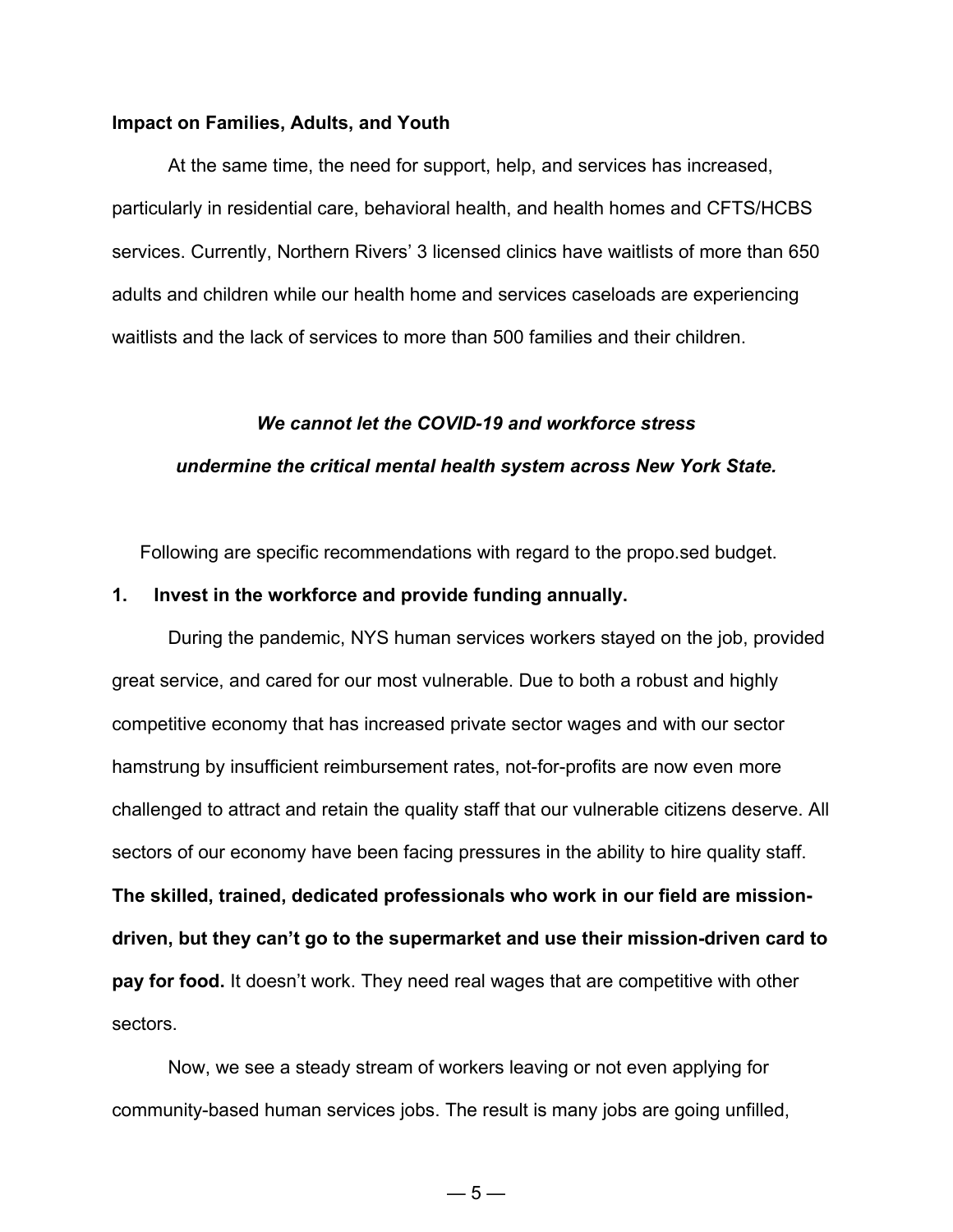leading to a staffing shortage that has reached emergency levels. The human services sector depends on trained staff to support our clients. **We cannot replace staff with technology nor can we raise our prices.**

Some programs are facing vacancy rates as high as 40 percent and unfilled jobs at record levels. At Northern Rivers, we have 125 unfilled positions and regular turnover averaging 35 percent, despite enhanced pay practices including starting hourly worker pay of \$17 per hour, shift differentials, 401(k)match/profit sharing, one-time retention payments, education and tuition reimbursement, free telemedicine, and partially paid health insurance.

We appreciate the recent actions by Commissioner Sullivan regarding the use of federal block grant and FMAP funds as it related to community residences, RTF, peer and community mental health workforce support. As has been stated, these funds are one-time in nature. We need permanent changes to deal with the fundamental causes of financial pressures.

The low pay in the human services field is a major factor in the workforce crunch. Even our enhancements, while significant, are insufficient in today's economy. Human services workers — most of whom are paid through contracts or rates established by and with the state government — represent 20 percent of our state's workforce and deliver services to more than 2.5 million New Yorkers.

- Human services workers generally make about 71 percent of what government employees make, and 82 percent of what private sector workers receive for the same role.
- Human services workers are overwhelmingly female (66 percent), over two-thirds are full-time workers of color (68 percent), and nearly half (46 percent) are

 $-6-$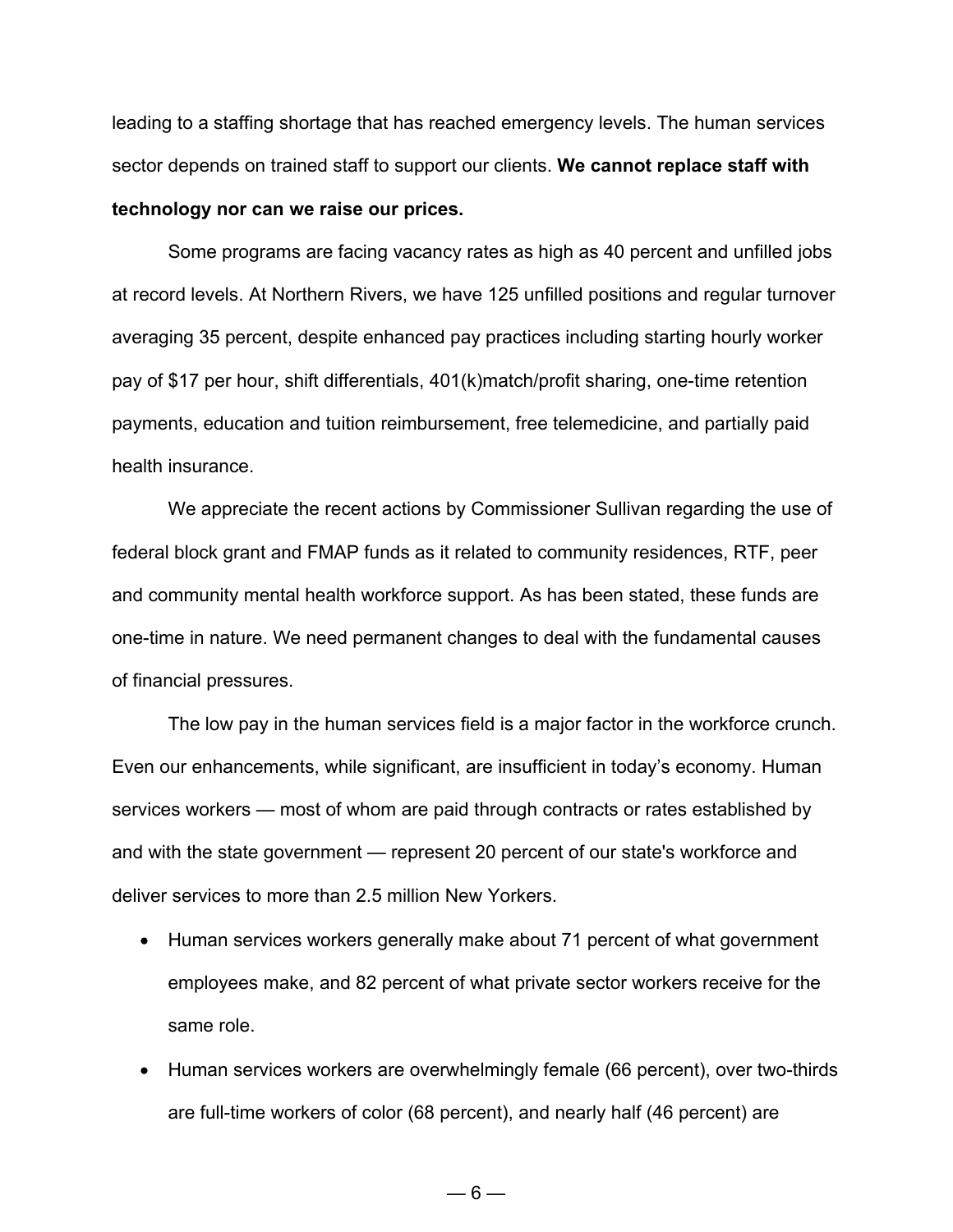women of color. These shares are considerably higher than for New York City's overall private sector workforce, where only one-quarter (26 percent) of private sector workers overall are women of color. As such, pay disparities in this sector have important consequences for race and gender equity.

- Human services workers with a high school education and higher, core human services workers generally make about \$20,000 a year less than a public sector worker with a comparable education.
- Poverty pay in the core human services sector means that 15 percent of all workers (both full- and part-time) qualified for food stamps in the 2016–2018 period analyzed, higher than the 12 percent share for all private sector workers, and much higher than for government employees (9 percent).
- Many human services not-for-profits are struggling with high vacancy rates, with an estimated average vacancy rate around 11 percent as of March 2021, 54 percent of which had a vacancy rate higher than 10 percent, and in excess of 30 percent had a vacancy rate higher than 15 percent resulting in sustainable workloads.

(Source: Fiscal Policy Institute, Building a More Equitable New York: Human Services Not-for-profits, February 2020.)

Yet compared to peers in the private sector, not-for-profit human services workers are dramatically underpaid: **While the average New Yorker earns \$67,500 annually, the average human services worker in New York earns only \$27,800.** Many workers in the sector are forced to rely on the same public assistance programs as the clients they serve or are forced to work a second or third job.

Nearly every sector in the state is experiencing labor shortages. But in these mainly not-for-profit human services jobs, the effects are far-reaching. Workers are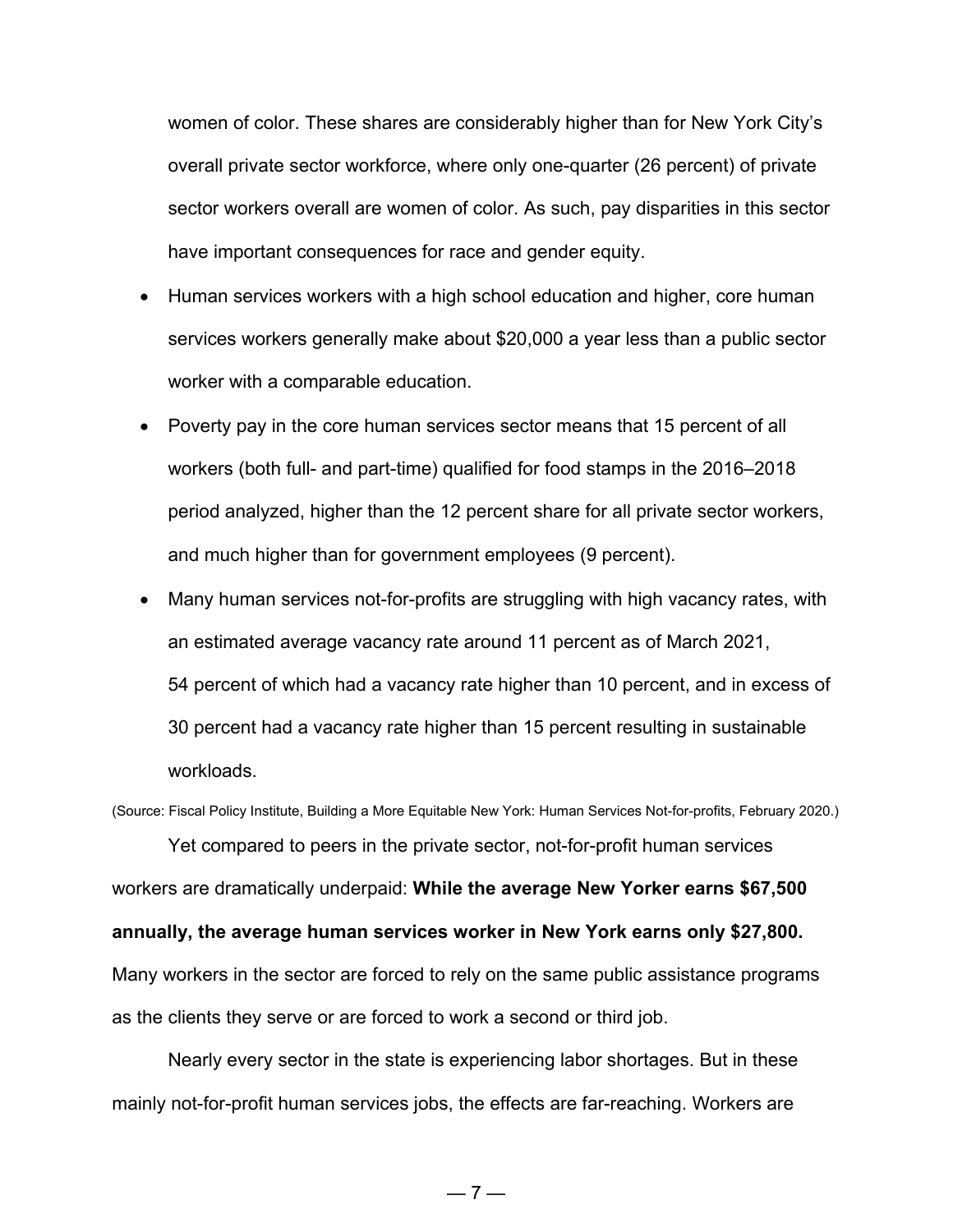pulling double shifts to make up for staffing shortages. And with so many jobs going unfilled, vulnerable populations aren't always able to get the vital services they need.

In addition to our staffing crisis, human services providers are also faced with inflation and supply chain impacts fueling large increases in basic supplies and operational supports. Some examples include 14 percent increases in food, 42 percent increase in fuel, and major insurance cost increases.

Through your leadership last year, we had the first COLA in more than a dozen years. Every year outside of last year, the budget included COLA language for the human services workforce and **every year one of the sad budget traditions is that this language was always struck out of the final budget**. Now moving forward, the language has been sunset so it is not even in the budget after March 31. Hundreds of millions of dollars that would go to staff to provide training, counseling, addiction treatment, housing, peer and family support, and care management were lost because funding COLA not a priority. How many people's lives would have been enhanced and even saved by this funding? Sadly, we will never know the answer. This year, with a new Governor, a better budget outlook, and strong relations with the Legislature, we will be advocating strongly that there be a 5.4 percent cost of living increase for the behavioral health sector.

Measured by the Consumer Price Index, the COLA is at 5.4 percent. The flexibility inherent in the COLA will provide agencies with ability to pay more to staff and help subsidize the cost of doing business by helping to pay increased health care costs, energy costs, and other factors that impact the running of an agency. This is the most significant issue we have in the budget, and we urge your support to begin to make whole the need that is out there to support our staffs.

 $-8-$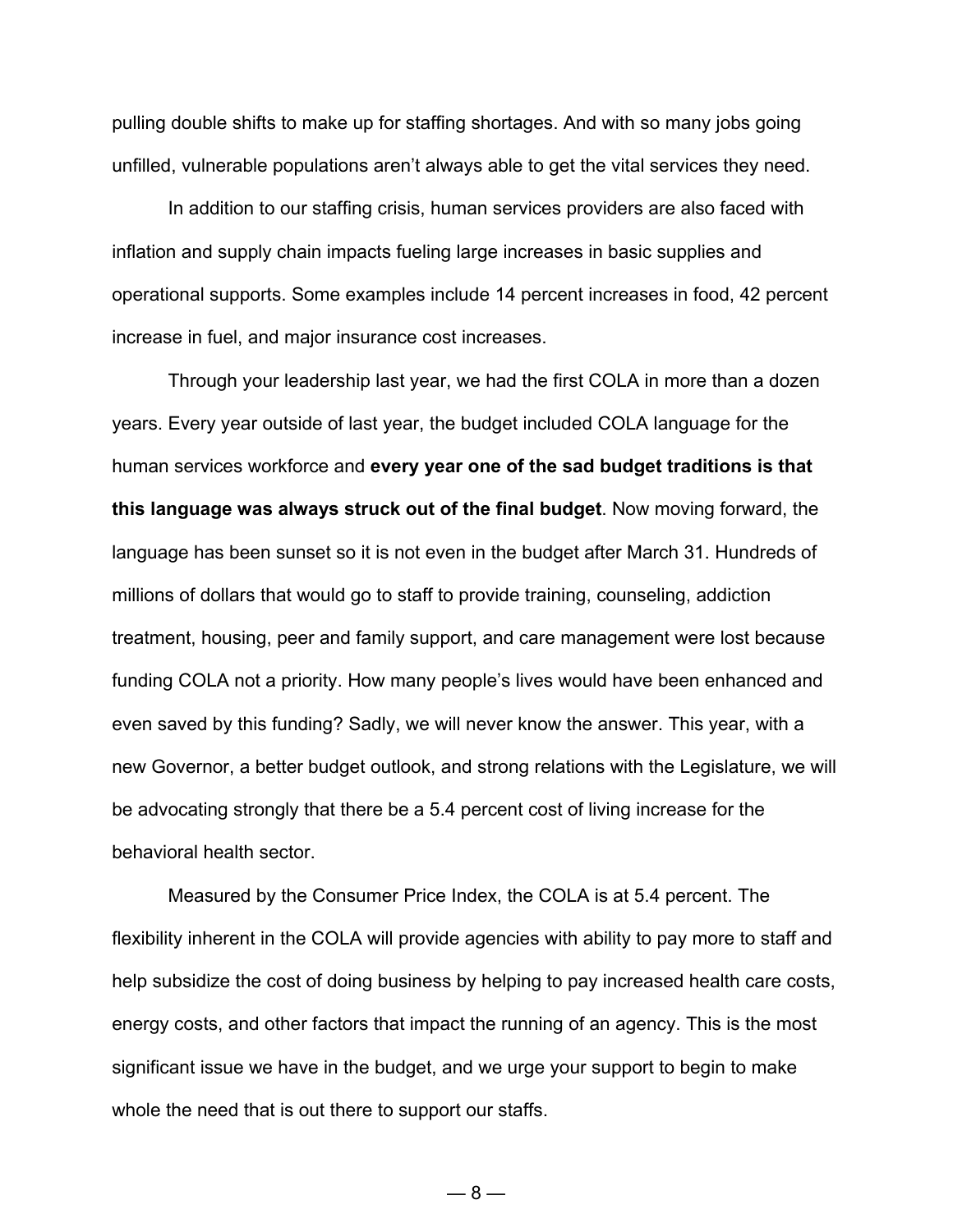While a 5.4 percent increase seems like huge step forward, the years of neglect have made things more difficult for people in the addiction field. **We need a New York State version of the Federal Relief Act to make significant down payments on the funding we have lost in the past.** We urge legislative support for the 5.4 percent increase in the Consumer Price Index and additional funding through a New York type Relief Act to help support the behavioral health needs of these in our community

# **2. Continue to redirect residential savings for reinvestment rather than general budget relief.**

The Legislature has long supported reinvestment from facility closures for community services. Last year, the enacted budget diverted savings from these closures to general budget relief—actually taking resources away from our sector at a time when we needed them most. We encourage the Legislature to reject any future proposals that redirect savings into the general fund. Reinvestment has historically supported the transition of services from a residential or inpatient service to more normal, efficient, and effective community-based services; at a time when these services are more important and valuable than ever, they need greater support. Elimination of this option represents a fiscal gimmick that has long-term community health, mental health, and safety impacts.

# **3. Prioritize workforce support, including fair compensation, opportunity for training and development, and a high-quality work experience**

Critical workforce shortages in the mental hygiene professions exist across New York State**.** The shortages contribute to higher costs to voluntary not-for-profit agencies and impede access to care. For decades, the dramatic shortage of licensed mental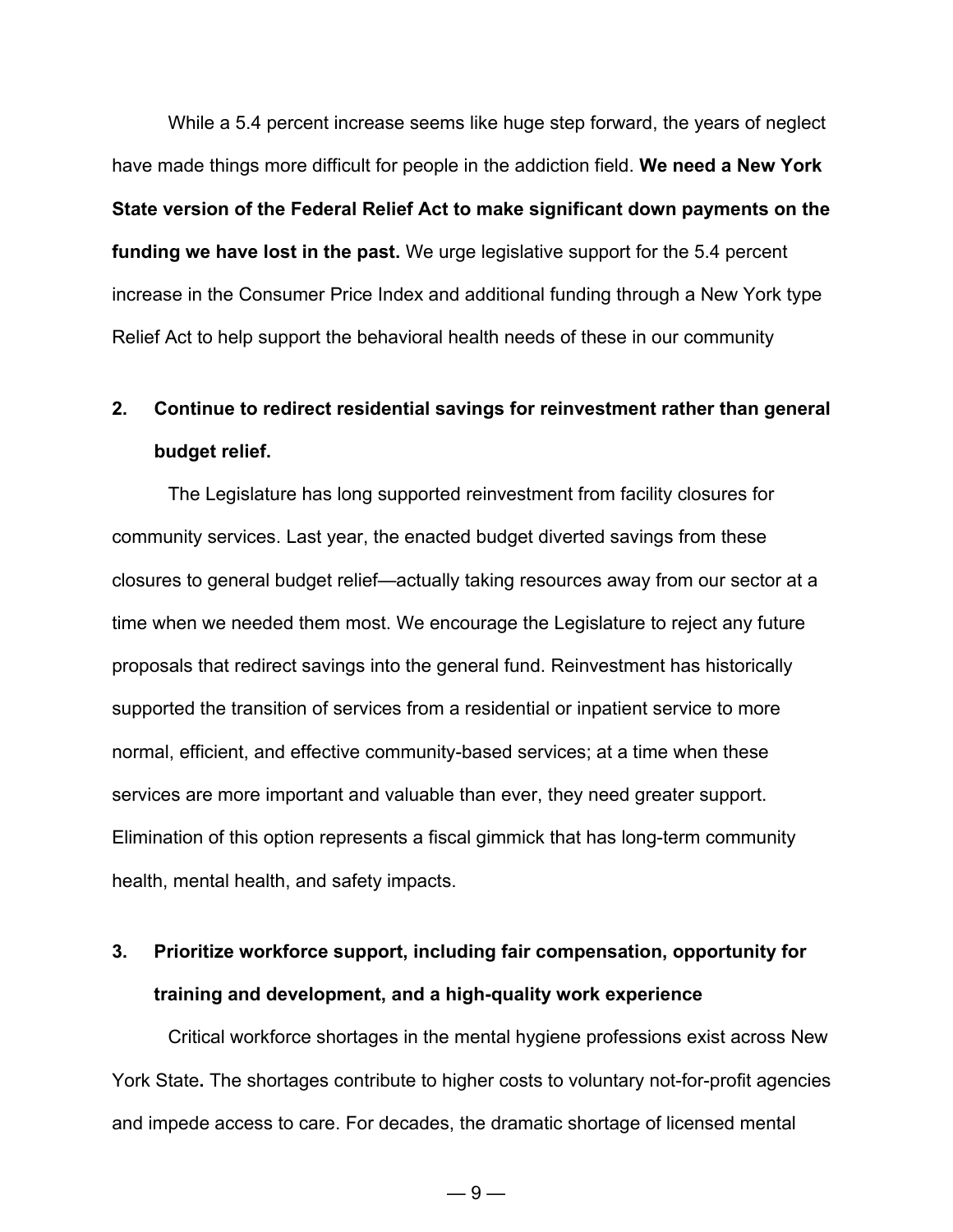health practitioners has been "masked" by an exemption to the scope of practice for certain practitioners licensed under Art. 163 of the Education Law. That exemption was address in Part Y of Chapter of the Laws of 2018 and is due to sunset permanently in June 2022.

**The Legislature must act immediately to address a crisis that will ensue in June when the exemption permanently sunsets.** The solution is a modernization to the scope of practice and standardization of the master's level educational, clinical training, and licensing standards for licensed mental health counselors, licensed marriage and family therapists, and licensed psychoanalyst. There are currently more than 10,000 of these capable, trained, and licensed practitioners working up to their full scope of training in New York State.

#### **Conclusion**

The strength of the state's not-for-profit partners has always been the missiondriven, resilient, and caring response to need. Together, NYS's health and human services agencies and not-for-profits have fought through economic challenges in the past. We believe with prudent and necessary investments in the FY 2022–2023 state budget, gains can be made in behalf of all New Yorkers.

Failure to fund an increase for not-for-profit human services agencies will have a significant negative impact on the ability of individuals and families to receive services and ultimately on the physical, mental, and financial health of New York State as a whole.

Simply stated, we recommend investments in our vital not-for-profit human services organizations and communities that yield positive outcomes for all New

 $-10-$